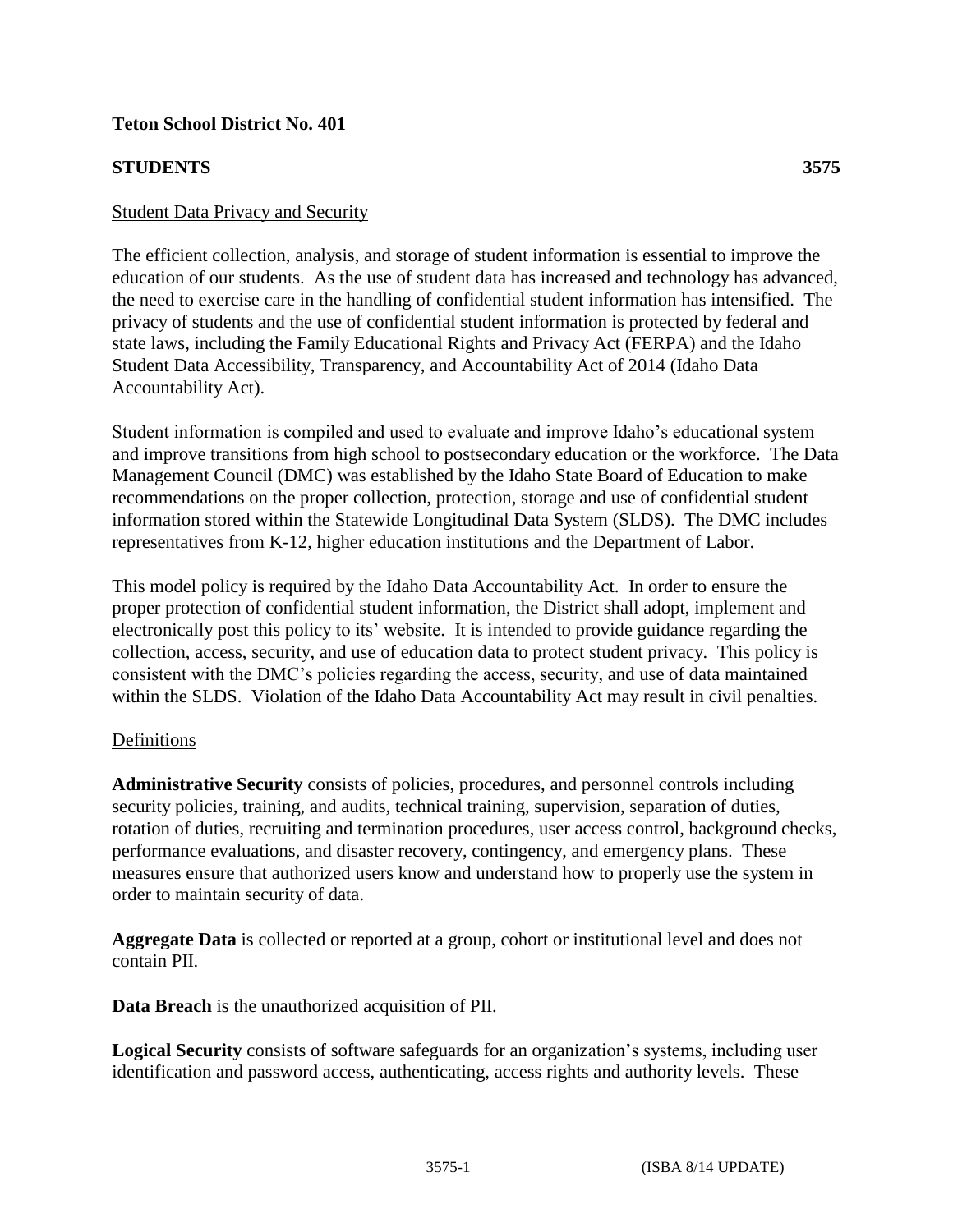measures ensure that only authorized users are able to perform actions or access information in a network or a workstation.

**Personally Identifiable Information (PII)** includes: a student's name; the name of a student's family; the student's address; the students' social security number; a student education unique identification number or biometric record; or other indirect identifiers such as a student's date of birth, place of birth or mother's maiden name; and other information that alone or in combination is linked or linkable to a specific student that would allow a reasonable person in the school community who does not have personal knowledge of the relevant circumstances, to identify the student.

**Physical Security** describes security measures designed to deny unauthorized access to facilities or equipment.

**Student Data** means data collected at the student level and included in a student's educational records.

**Unauthorized Data Disclosure** is the intentional or unintentional release of PII to an unauthorized person or untrusted environment.

## **Collection**

The District shall follow applicable state and federal laws related to student privacy in the collection of student data.

# Access

Unless prohibited by law or court order, the District shall provide parents, legal guardians, or eligible students, as applicable, the ability to review their child's educational records.

The Superintendent or designee, is responsible for granting, removing, and reviewing user access to student data. An annual review of existing access shall be performed.

Access to PII maintained by the District shall be restricted to:

(1) the authorized staff of the District who require access to perform their assigned duties; and

(2) authorized employees of the State Board of Education and the State Department of Education who require access to perform their assigned duties; and

(3) vendors who require access to perform their assigned duties.

# Security

The District shall have in place Administrative Security, Physical Security, and Logical Security controls to protect from a Data Breach or Unauthorized Data Disclosure. The District shall immediately notify the Executive Director of the Idaho State Board of Education and the State Superintendent of Public Instruction in the case of a confirmed Data Breach or confirmed